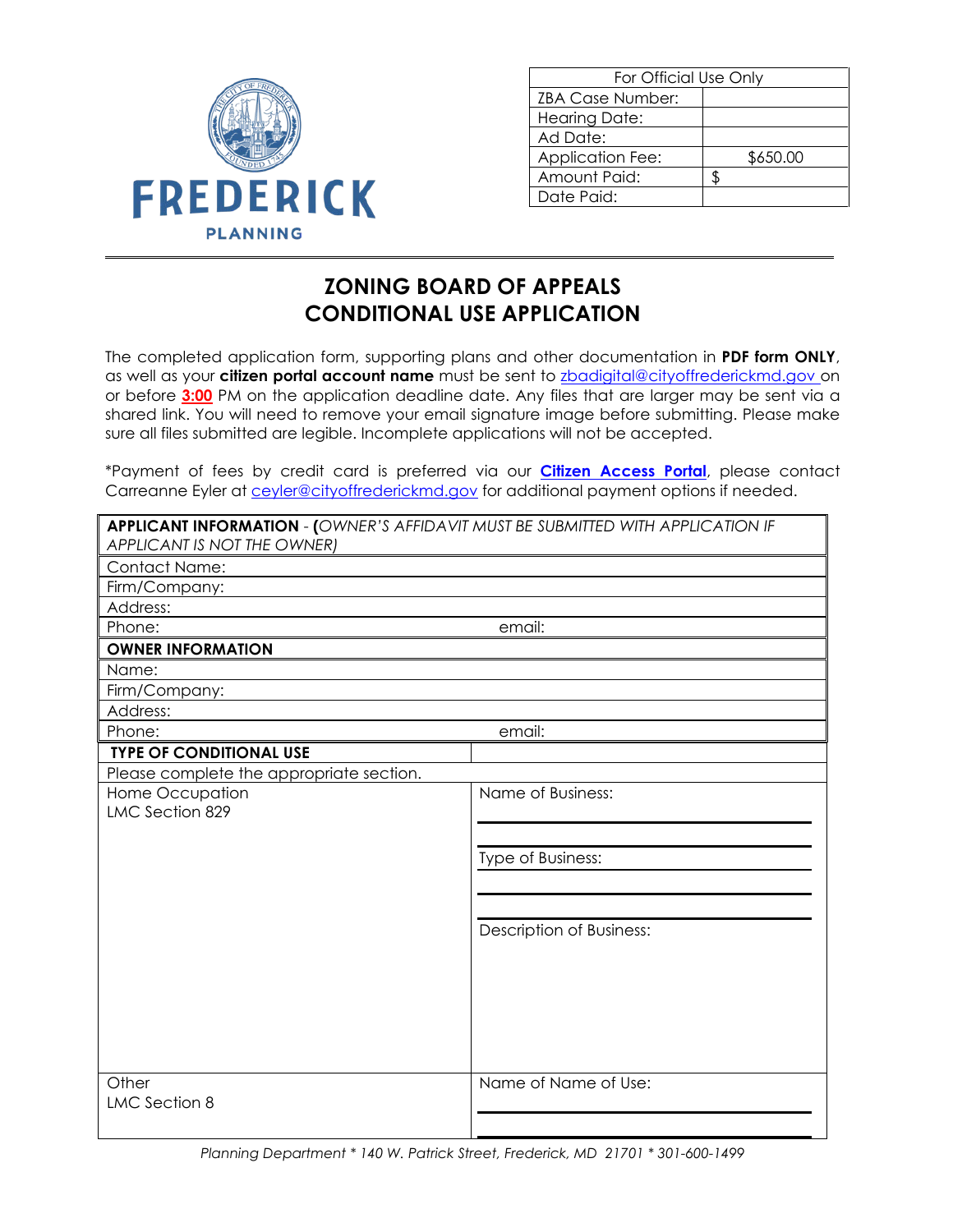| Type of Use         |
|---------------------|
|                     |
|                     |
| Description of Use: |
|                     |
|                     |
|                     |

| <b>PROJECT INFORMATION</b>                                                                         |                                                                                                  |       |  |  |
|----------------------------------------------------------------------------------------------------|--------------------------------------------------------------------------------------------------|-------|--|--|
| Project Location:                                                                                  |                                                                                                  |       |  |  |
| (Street Address)                                                                                   |                                                                                                  |       |  |  |
| Current Zoning:                                                                                    |                                                                                                  |       |  |  |
| Current Use:                                                                                       |                                                                                                  |       |  |  |
|                                                                                                    |                                                                                                  |       |  |  |
| <b>FEES</b>                                                                                        |                                                                                                  |       |  |  |
| Type of Review                                                                                     | Fee                                                                                              | Total |  |  |
| <b>Conditional Use Home</b>                                                                        | \$100.00                                                                                         |       |  |  |
| Occupation                                                                                         |                                                                                                  |       |  |  |
| All other Conditional Uses                                                                         | \$650.00                                                                                         |       |  |  |
| <b>JUSTIFICATION FOR CONDITIONAL USE</b>                                                           |                                                                                                  |       |  |  |
|                                                                                                    | LMC Section 308(c) states that "The Zoning Board of Appeals may authorize conditional uses       |       |  |  |
| only when the Board finds that the following conditions exist."                                    |                                                                                                  |       |  |  |
|                                                                                                    | (Please respond to each condition statement in the area provided - use additional paper if       |       |  |  |
| necessary.)                                                                                        |                                                                                                  |       |  |  |
|                                                                                                    | 1. The proposed use is in harmony with the purpose and intent of the Comprehensive Plan and      |       |  |  |
| this Code.                                                                                         |                                                                                                  |       |  |  |
|                                                                                                    |                                                                                                  |       |  |  |
|                                                                                                    |                                                                                                  |       |  |  |
|                                                                                                    |                                                                                                  |       |  |  |
| 2. The characteristics of the use and its operation on the property in question and in relation to |                                                                                                  |       |  |  |
| adjacent properties will not create any greater adverse impact than the operation of any           |                                                                                                  |       |  |  |
| permitted use not requiring conditional use approval.                                              |                                                                                                  |       |  |  |
|                                                                                                    |                                                                                                  |       |  |  |
|                                                                                                    |                                                                                                  |       |  |  |
|                                                                                                    |                                                                                                  |       |  |  |
|                                                                                                    |                                                                                                  |       |  |  |
|                                                                                                    |                                                                                                  |       |  |  |
|                                                                                                    | 3. That the proposed activity will comply with all conditions and requirements set forth in this |       |  |  |
|                                                                                                    | code, including any specific standards established in Article 8 of this Code (see 1-6 below for  |       |  |  |
| home occupations).                                                                                 |                                                                                                  |       |  |  |
|                                                                                                    |                                                                                                  |       |  |  |
|                                                                                                    |                                                                                                  |       |  |  |
|                                                                                                    |                                                                                                  |       |  |  |
|                                                                                                    |                                                                                                  |       |  |  |
| <b>FOR HOME OCCUPATION APPLICATIONS ONLY:</b>                                                      |                                                                                                  |       |  |  |
| LMC Section 829(c) states that "Home occupations are permitted as a conditional use in all R,      |                                                                                                  |       |  |  |
| all D, NC and GC districts if all of the following conditions and requirements are met:"           |                                                                                                  |       |  |  |
| (Please respond to each condition statement in the area provided - use additional paper if         |                                                                                                  |       |  |  |
| necessary.)                                                                                        |                                                                                                  |       |  |  |